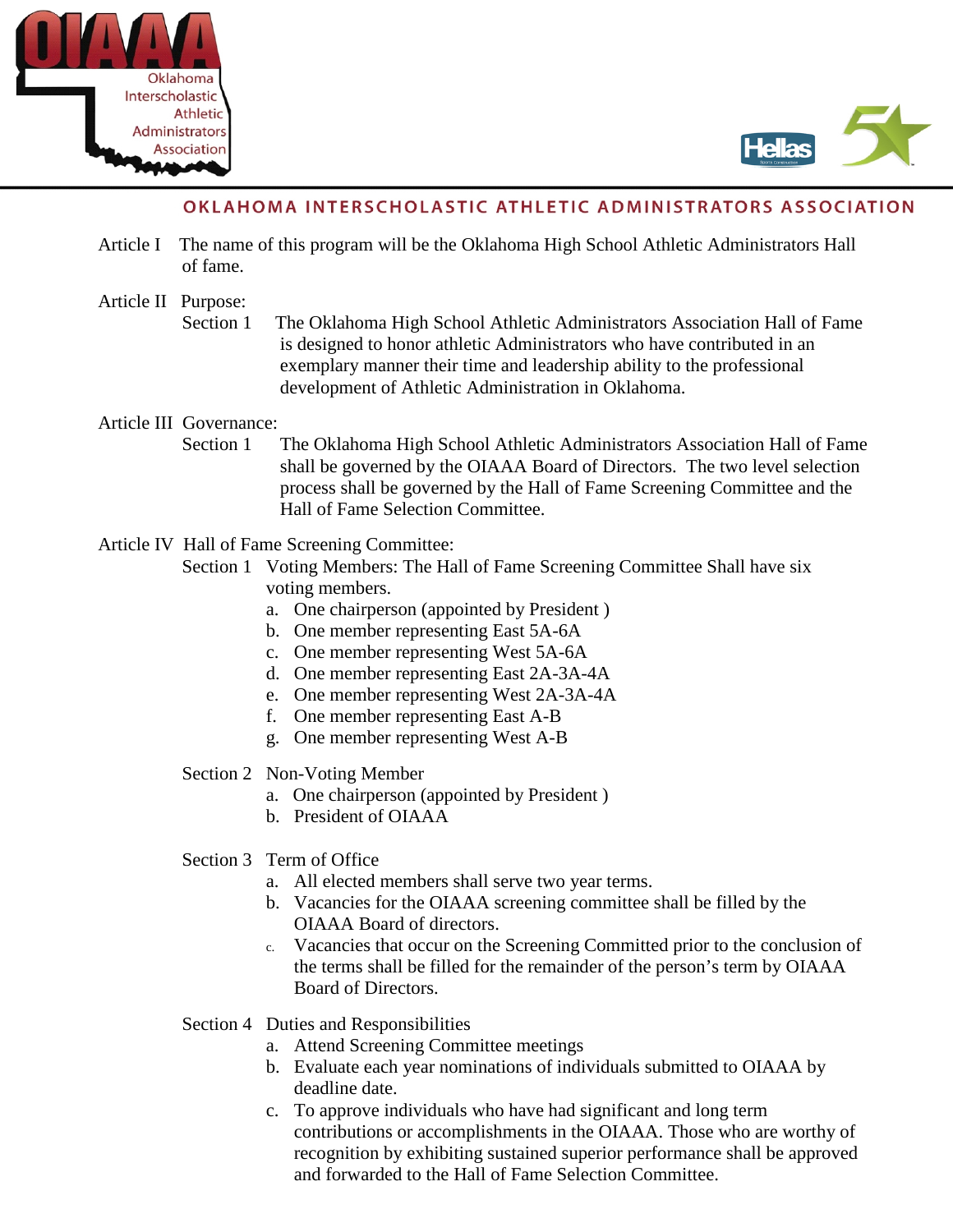- Section 4 Duties and Responsibilities continued
	- d. Each year evaluate and establish induction guidelines. The number of members inducted into each class of the OIAAA Hall of Fame shall be determined after approving all worthy nominees. These quotas shall be used to select the induction class after voting by selection committee.
	- e. Keep all action of Screening Committee confidential.
	- f. Solicit financial support from district nominee resides.
- Section 5 Voting Procedures:
	- a. After discussing a candidate, voting shall take place by a show of hands. A secret ballot may be used if necessary.
	- b. The Screening Committee shall decide one of two options for each nominee: 1. Approve: send to the Selection Committee.
		- 2. Hold for future consideration: perhaps more information is needed or has potential for induction in a future class.
	- c. A nominee shall be approved and sent to Selection Committee if approved by two-thirds vote of Screening Committee present.
	- d. Screening Committee shall review candidates information provided by nomination application and related material.
	- e. Nominee approved by screening committee shall be sent to Selection Committee. Those who do not receive the necessary votes from the Selection Committee for induction shall be retained in the hold for future consideration file. The nominee may receive future consideration by the Screening Committee unless the nominee is withdrawn by the person or the organization who nominated the candidate. A candidate shall be considered no more than three consecutive years but may be considered again after a one year absence. Candidate must be re-nominated.

## Article V Membership:

- Section 1 The OIAAA three member Hall of Fame Selection Committee shall be appointed by the President of the OIAAA.
- Section 2 The Term of Office: Hall of Fame Selection Committee members shall serve two year terms.
- Section 3 The Hall of Fame Selection Committee does not have to meet as a group. Selection Committee members complete rating sheet and return to OIAAA.
- Section 4 Voting Procedure: Selection Committee members shall rate each candidate approved by Screening Committee on a scale of one to five with one being highest rating possible and five being the worst rating possible. In the event of ties, the individual with the most one's shall be selected. If a tie still exists, the most twos and so on. Selection Committee members receive the same background information on the candidate proved the Screening Committee. The voting results of the Selection Committee shall be confidential. Results shall be kept on file with the OIAAA as to assist the Screening Committee in determining future consideration of nominees.
- Section 5 Determination of Induction/Inaugural Class: The induction class shall consist of four Members. The Inaugural Class will consist of eight Members.